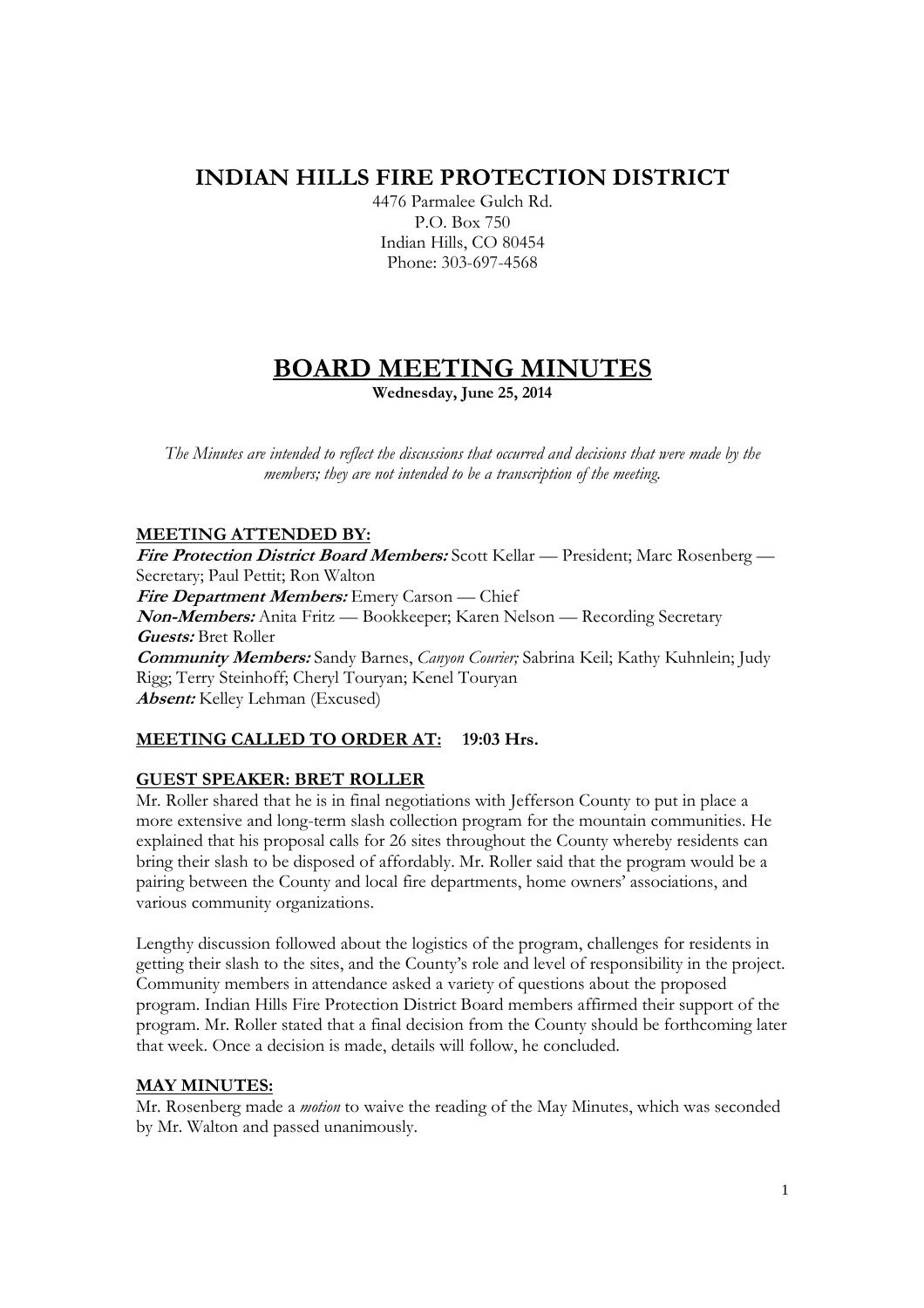Mr. Rosenberg made a *motion* to accept the May Minutes as written. Mr. Pettit seconded the motion, which passed unanimously.

#### **JUNE SPECIAL MEETING MINUTES:**

Mr. Rosenberg made a *motion* to waive the reading of the June Special Meeting Minutes, which was seconded by Mr. Walton and passed unanimously.

One correction was made to remove Mr. Carson as an attendee at the meeting since he had left for a call.

Mr. Rosenberg made a *motion* to accept the June Special Meeting Minutes as amended. Mr. Walton seconded the motion, which passed unanimously.

#### **TREASURER'S REPORT:**

#### **Financial Reports**

Minimal conversation occurred regarding the financial reports except to note that account #6030 (Fire Equipment) is at 81% of the annual budget because of a recent large order of hoses and adaptors.

Discussion moved to Checks. Conversation occurred regarding check #12360 to Neve's Uniforms. Ms. Fritz explained that she had to void the check because the amount was not correct. She noted that an additional check had been written to correct the error:

• 12367 to Neve's Uniforms for \$372.65 for EMS apparel

In addition, it was discussed that check #12339 that had been written last month to SCI for the annual Mt. Lindo communications site lease agreement needed to be approved.

Mr. Pettit made a *motion* to approve checks #12344-12367 plus #12339, excepting check #12360, plus automated payments, credit card expenses, and bank fees. Mr. Rosenberg seconded the motion, which passed unanimously.

#### **District Financial and Purchasing Policies**

Mr. Kellar passed out a revised version and explained the purpose of the document. Discussion followed. Ms. Fritz raised concerns about the policy stating that only the Chief and Office Manager would have credit cards. She explained that since the credit limits are low, there may not be enough available credit on the two cards for a large purchase. She advised that another card be issued for the Board Treasurer. The Board concurred.

Conversation also followed about the need for the Board Treasurer to review the detailed credit card statements each month. It was noted that once the District financial policies are finalized, a copy of the Minutes with the motion to approve the document should be sent to the District's personal banker.

The Board agreed to the minor changes as discussed and stated that the document could be approved at the next month's meeting.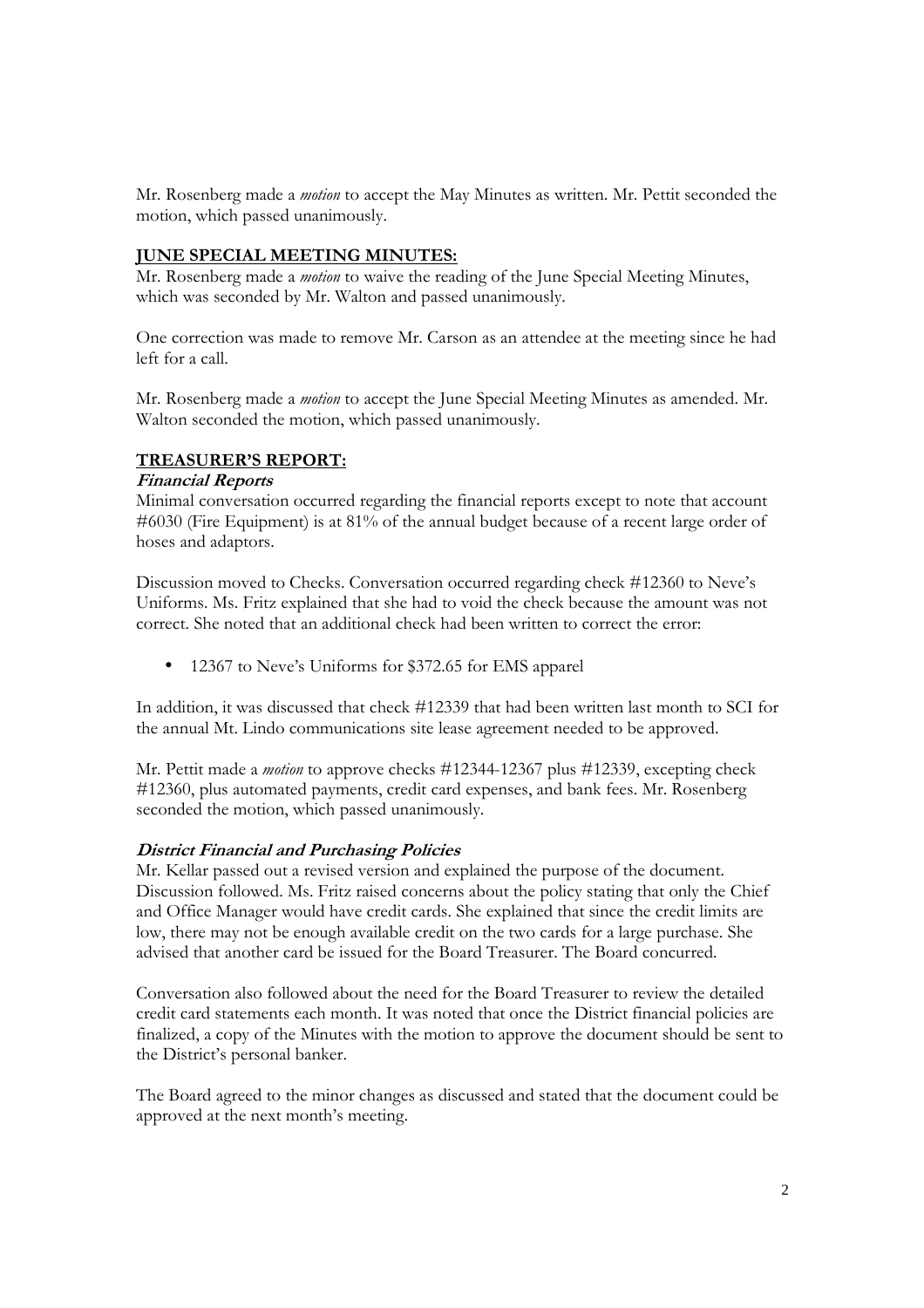#### **District Audit**

Ms. Fritz stated that the District's audit was in process. A draft would be completed by the end of the month with approval to be made at the next Board meeting. A final version would be filed by the end of July, Ms. Fritz said.

Brief discussion followed about the need to better reflect the District's capital vs. operating expenses on the financial reports. It was agreed that the topic could be discussed during the Board's long-term planning work session.

#### **DEPARTMENT/OFFICERS' REPORTS:**

**Fire Marshal — Randy Rudloff**  Not present; no report submitted.

#### **Chief — Emery Carson**

A report was distributed and various items were discussed. Mr. Carson began by stating that the District had been awarded an EMTS grant, which will provide the Department with two new PCs for the ambulances, a CO pulse oximeter, and a vehicle stabilization kit. In an update to the Homeland Security grant that the District had received, Mr. Carson said that the process of installing the new BK radios in the apparatus had begun.

Mr. Carson turned conversation to the Chris Drive District property exclusion. He said that the transfer to Evergreen was on hold until the homeowner understands the legal costs of making the switch.

Regarding the minor lot line adjustment, Mr. Carson shared that the County has verified that all paperwork is complete. The mylar should be started by the end of the week, he added. Once finished, a Special Meeting could be scheduled if necessary to determine how to move forward.

Mr. Carson concluded his report by summarizing the calls for the month, which total 24 to date. He said that the District was up to 106 calls for the year.

#### **Assistant Chief — Marc Rosenberg**

Present; no report submitted. Mr. Rosenberg showed a new hand-held radio and said that it offers great reception. Discussion followed about dispatch logistics with Evergreen. Mr. Rosenberg then shared that he had responded to a wildland fire in the South Platte. The fire, he said, had been started as a result of a lightning strike.

**Fire Captain — Scott Case**  Not present; no report submitted.

**EMS Captain — Bob Fager** Not present; no report submitted.

**OLD BUSINESS: Fire Trucks Plus Lawsuit Update**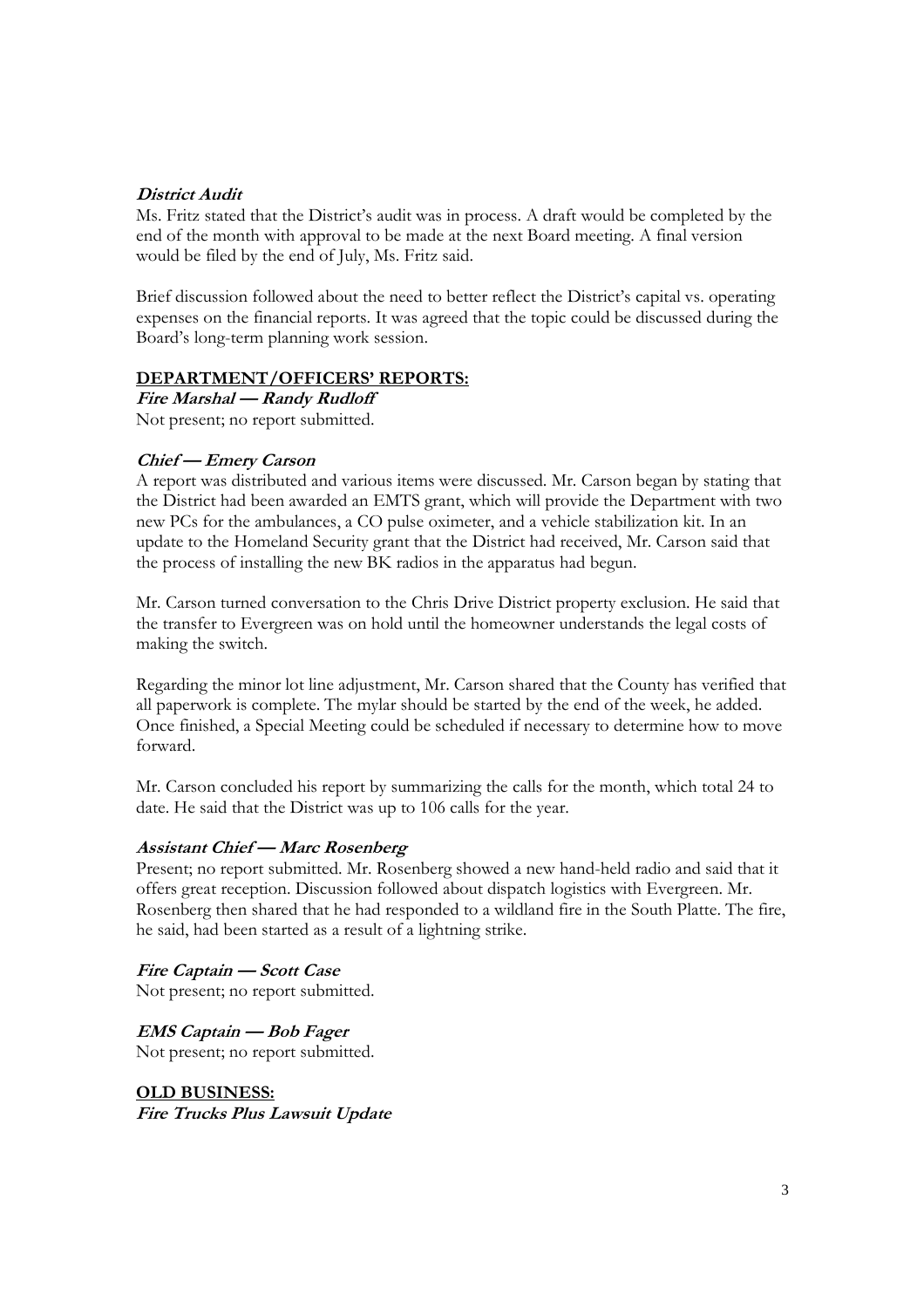As a result of the Board accepting the terms of the settlement, it was noted that paperwork is getting ready to go to court. Mr. Kellar requested that he be apprised of any email communication regarding the lawsuit.

## **Employee Handbook Cover Letter**

The topic was tabled until next month.

## **New Building Committee/Community Meeting**

It was noted that a community meeting would be held the following evening at 7 pm at the fire station to discuss the topic of moving forward with renovation/new construction options.

#### **NEW BUSINESS:**

#### **Sale of Noble Property**

Discussion occurred about the best way to sell the neighboring property. The pros and cons of using a realtor vs. going "for sale by owner" were addressed. It was reiterated that a Special Meeting could be scheduled if necessary when the lot line adjustments were finalized.

#### **Five-Year Plan**

After discussion, the Board agreed to schedule a study session to begin putting together a five-year plan, which will include capital expenses as well as an apparatus replacement schedule. Mr. Kellar was tasked with picking a date and scheduling the meeting.

#### **Pension Board Meeting**

It was noted that a pension board meeting would be held prior to the August Board meeting. Ms. Lehman will run the meeting.

## **ADJOURNED AT: 20:45**

There being no more business to discuss, Mr. Rosenberg made a *motion* to adjourn the meeting, which was seconded by Mr. Walton and passed unanimously.

*President:* 

*Secretary:* 

## **MOTIONS MADE AND PASSED:**

- To waive the reading of the May Minutes. *Motion made by Mr. Rosenberg; seconded by Mr. Walton; unanimous.*
- To accept the May Minutes as written. *Motion made by Mr. Rosenberg; seconded by Mr. Pettit; unanimous.*
- To waive the reading of the June Special Meeting Minutes. *Motion made by Mr. Rosenberg; seconded by Mr. Walton; unanimous.*
- To accept the June Special Meeting Minutes as amended. *Motion made by Mr. Rosenberg; seconded by Mr. Walton; unanimous.*